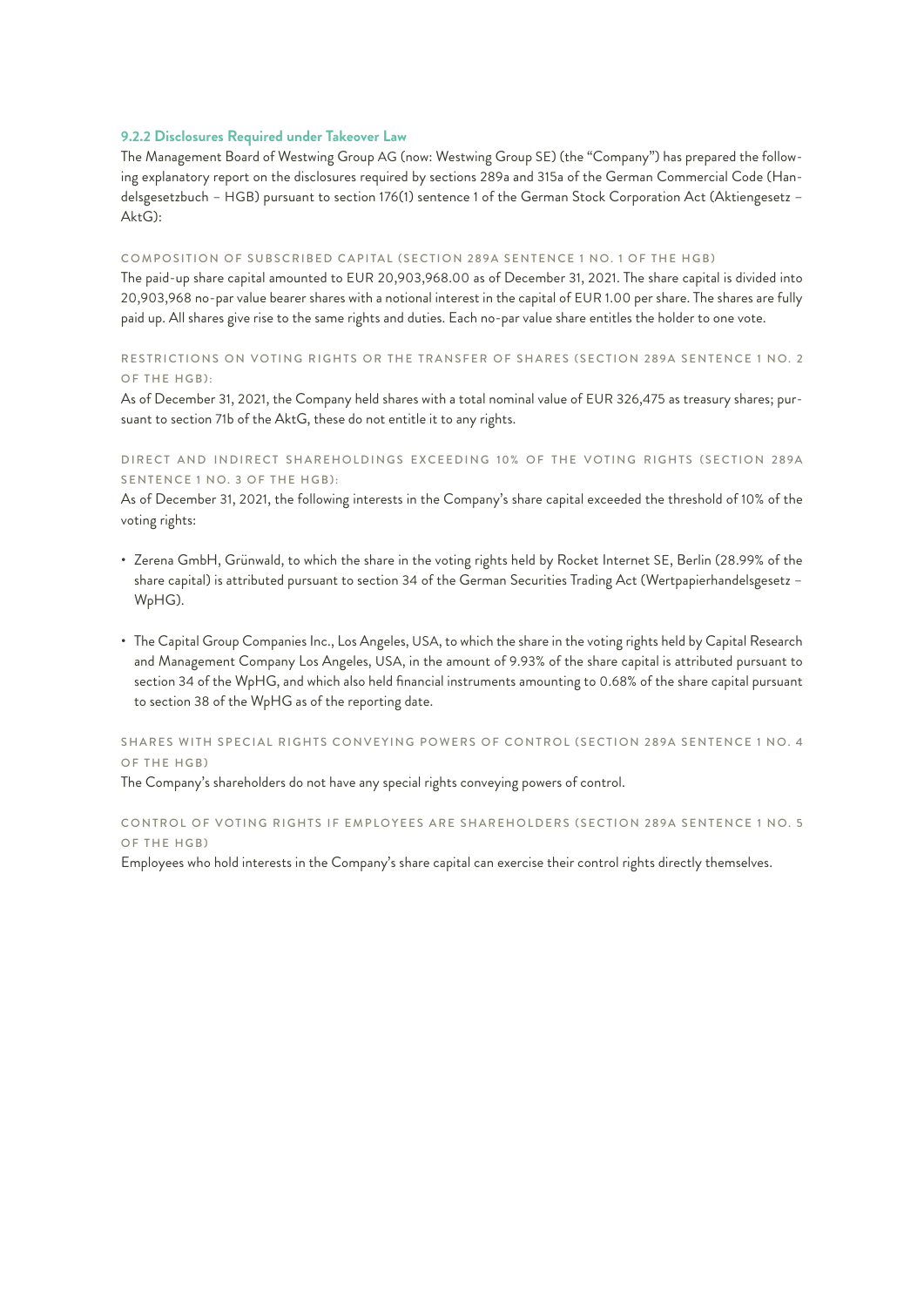LEGAL REQUIREMENTS AND PROVISIONS OF THE ARTICLES OF ASSOCIATION GOVERNING THE AP-POINTMENT AND REMOVAL OF MEMBERS OF THE MANAGEMENT BOARD AND CHANGES TO THE ARTI-CLES OF ASSOCIATION (SECTION 289A SENTENCE 1 NO. 6 OF THE HGB)

The statutory requirements (sections 84 and 85 of the AktG) apply to the appointment and removal of the members of the Company's Management Board.

The Annual General Meeting has authorized the Company's Supervisory Board to make amendments to the Articles of Association affecting the wording only (section 179(1) sentence 2 of the AktG in conjunction with article 11(4) of the Articles of Association). In particular, the Supervisory Board has been authorized to amend the wording of the Articles of Association following the utilization of authorized capital or following the expiration of the deadline for utilizing authorized capital (see articles 4(3) to 4(8) of the Articles of Association). The same authorization also applies in cases in which conditional capital has been utilized and following the expiration of all option and conversion periods (see article 4(9) of the Articles of Association). In all other cases the statutory requirements (sections 119(1) no. 6, 133, and 179(1) and (2) of the AktG) also apply with respect to amendments to the Company's Articles of Association.

# POWERS OF THE MANAGEMENT BOARD, IN PARTICULAR CONCERNING THE ABILITY TO ISSUE OR BUY BACK SHARES (SECTION 289A SENTENCE 1 NO. 7 OF THE HGB)

# AUTHORIZATION TO ACQUIRE TREASURY SHARES

On August 5, 2021, the Company's Extraordinary General Meeting resolved to cancel the authorization to acquire treasury shares that was granted to the Management Board by the Company's General Meeting on September 21, 2018, for a limited period until September 20, 2023, and to authorize the Management Board, with the Supervisory Board's approval, to acquire treasury shares amounting to up to a total of 10% of the Company's share capital at the time of the resolution or – should this amount be lower – of the Company's share capital in existence at the time the authorization is exercised. The authorization expires at the end of August 4, 2026, and acquisitions shall comply with the principle of equal treatment (section 53a of the AktG). At no point may the shares acquired on the basis of this authorization, together with any other treasury shares that the Company has already acquired and continues to hold, or that are attributable to it pursuant to sections 71a et seq. of the AktG, exceed 10% of the Company's share capital.

The authorization may be exercised once or several times, in whole or in part, in pursuit of one or more purposes by the Company, as well as by Group companies or by third parties for the account of the Company or the Group companies concerned. The authorization may not be exercised for the purpose of trading treasury shares. For further details, please see agenda item 9 of the invitation to the Company's Annual General Meeting on August 5, 2021.

This authorization was not utilized in fiscal year 2021.

The Company sold 214,775 treasury shares to current or former employees or members of governing bodies in the period from January 1, 2021, to December 31, 2021. As a result, a total of 214,775 stock options were exercised in fiscal year 2021. This corresponds to 1.03% of the registered share capital as of December 31, 2021, or EUR 214,775.00 (the amount of share capital attributable to the shares sold). The average exercise price was EUR 1.99. The exercise price in specific individual cases was EUR 1.00, EUR 1.23, EUR 1.71, EUR 4.47, EUR 6.67, EUR 7.66, EUR 9.06, EUR 9.17, EUR 12.16, EUR 12.20, EUR 19.30, and EUR 29.01, depending on the individual contractual agreements with the option holders. The Company generated proceeds of EUR 371,607.11 from this. The proceeds were not used for a specific purpose but instead served the Company's general business operations.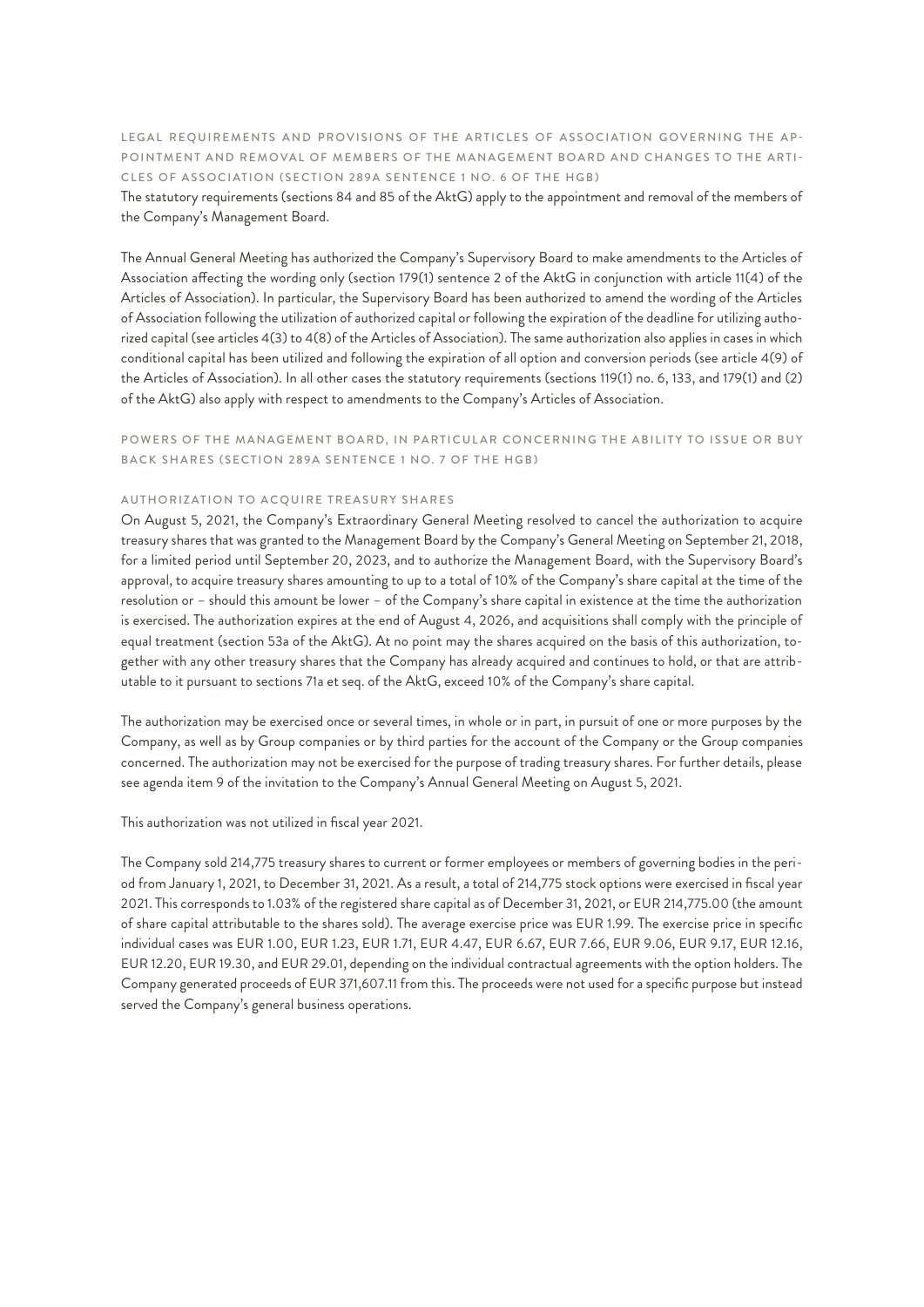### AUTHORIZATION TO ACQUIRE TREASURY SHARES USING EQUITY DERIVATIVES

In addition, the Management Board has been authorized, with the Supervisory Board's approval, to acquire treasury shares amounting to up to a total of 5% of the share capital in existence at the time of the resolution in the period up to August 4, 2026, through the use of derivatives (put or call options or a combination of the two). Any shares acquired in this way must also be counted towards the 10% limit on the authorization to acquire treasury shares. For further details, please see agenda item 10 of the invitation to the Company's Annual General Meeting on August 5, 2021.

This authorization was not utilized in fiscal year 2021.

#### EXERCISE OF ACQUISITION RIGHTS RELATING TO THE PURCHASE OF TREASURY SHARES

The Management Board has also been authorized by the Company's Extraordinary General Meeting on September 21, 2018, with the Supervisory Board's approval, in the period up to September 20, 2023, to exercise the call options to acquire treasury shares under existing agreements – and in particular angel agreements and the call option agreements between the Company or its current or former subsidiaries on the one hand and the Company's or its subsidiaries' current and/or former employees, governing body members, (former) consultants (service providers), and/or supporters (or their respective investment vehicles) on the other – and to acquire treasury shares in the total amount of up to 10% of the Company's share capital at the time of the resolution. The treasury shares acquired and held by the Company must be counted towards this 10% limit.

This authorization was not utilized in fiscal year 2021.

AUTHORIZED CAPITAL AS OF DECEMBER 31, 2021

## AUTHORIZED CAPITAL 2018/I

The Management Board has been authorized to increase the share capital in the period up to August 6, 2023, with the Supervisory Board's approval, by (following partial utilization) up to a maximum of EUR 30,383.00 (Authorized Capital 2018/I) by issuing, on one or more occasions (following partial utilization) up to a total of 30,383 new no-par value bearer shares against cash contributions and, with the Supervisory Board's approval, to exclude shareholders' subscription rights under certain conditions and within prescribed limits. This authorized capital has been entered in the commercial register as Authorized Capital 2018/I.

### AUTHORIZED CAPITAL 2018/II

The Management Board has been authorized to increase the share capital in the period up to August 6, 2023, by (following partial utilization) up to a maximum of EUR 3,088 (Authorized Capital 2018/II) by issuing, on one or more occasions (following partial utilization) up to a total of 3,088 new no-par value bearer shares against cash contributions, and to exclude shareholders' subscription rights under certain conditions and within prescribed limits. This authorized capital has been entered in the commercial register as Authorized Capital 2018/II.

### AUTHORIZED CAPITAL 2018/III

The Management Board has been authorized to increase the share capital in the period up to August 6, 2023, with the Supervisory Board's approval, by (following partial utilization) up to a maximum of EUR 57,708 (Authorized Capital 2018/ III) by issuing, on one or more occasions (following partial utilization) up to a total of 57,708 new no-par value bearer shares against cash contributions and, with the Supervisory Board's approval, to exclude shareholders' subscription rights under certain conditions and within prescribed limits. This authorized capital has been entered in the commercial register as Authorized Capital 2018/III.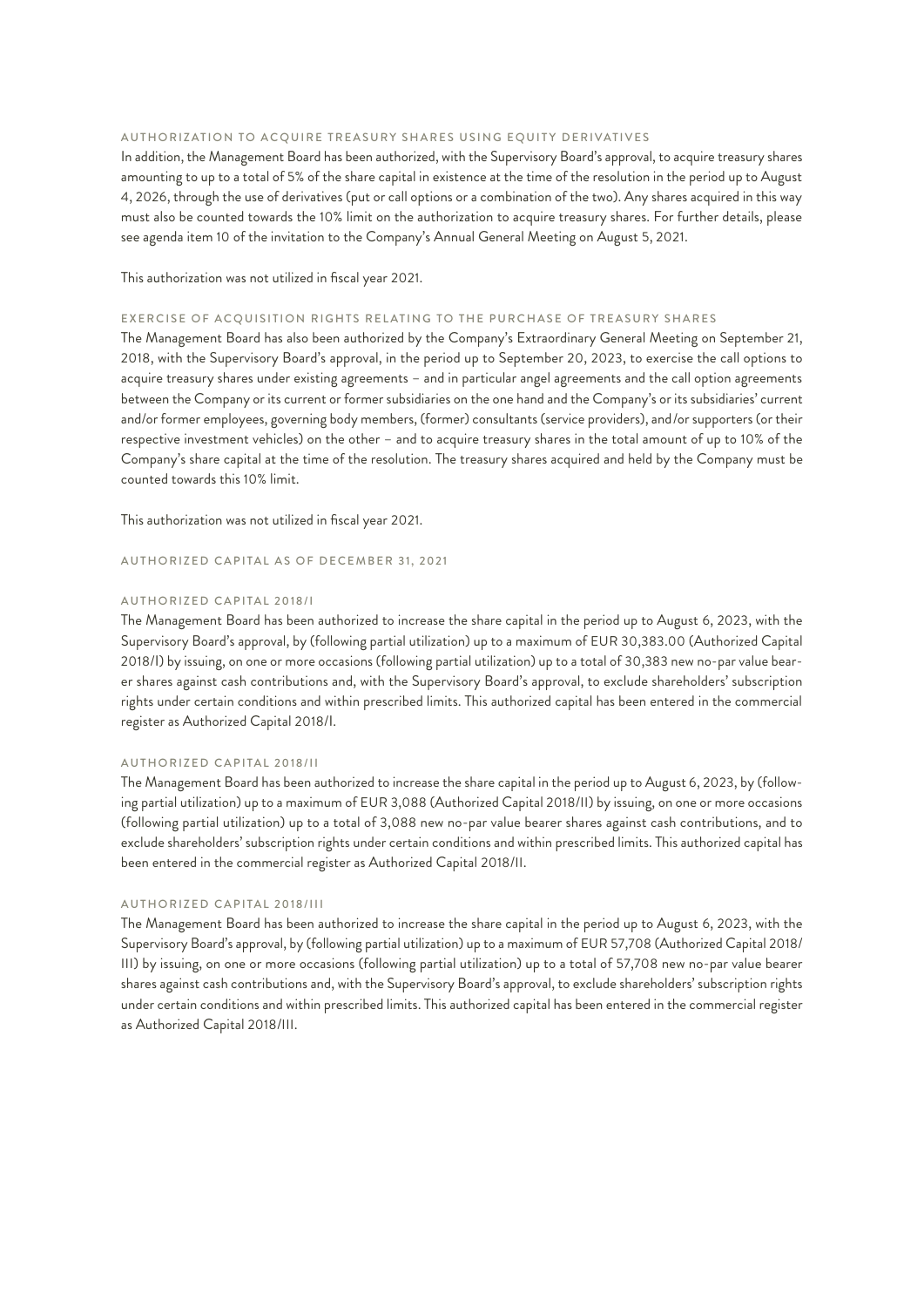### AUTHORIZED CAPITAL 2018/IV

The Management Board has been authorized to increase the share capital in the period up to August 6, 2023, with the Supervisory Board's approval, by (following partial utilization) up to EUR 7,500 (Authorized Capital 2018/IV) by issuing, on one or more occasions (following partial utilization) up to a total of 7,500 new no-par value bearer shares against cash contributions and, with the Supervisory Board's approval, to exclude shareholders' subscription rights under certain conditions and within prescribed limits. This authorized capital has been entered in the commercial register as Authorized Capital 2018/IV.

# AUTHORIZED CAPITAL 2018/V

The Management Board has been authorized to increase the share capital in the period up to August 6, 2023, with the Supervisory Board's approval, by up to EUR 4,350,000 (Authorized Capital 2018/IV) by issuing, on one or more occasions up to a total of 4,350,000 new no-par value bearer shares against cash or non-cash contributions and, with the Supervisory Board's approval, to exclude shareholders' subscription rights under certain circumstances and within prescribed limits. This authorized capital has been entered in the commercial register as Authorized Capital 2018/V.

## AUTHORIZED CAPITAL 2018/VI

The Management Board has been authorized to increase the share capital in the period up to September 20, 2023, with the Supervisory Board's approval, by (following partial utilization) up to EUR 2,847,853 (Authorized Capital 2018/VI) by issuing, on one or more occasions (following partial utilization) up to a total of 2,847,853 new no-par value bearer shares against cash or non-cash contributions and, with the Supervisory Board's approval, to exclude shareholders' subscription rights under certain conditions and within prescribed limits. Shareholders must be granted subscription rights in principle. The shares can also be subscribed for by one or more credit institutions or one or more entities doing business pursuant to section 53(1) sentence 1, section 53b(1) sentence 1, or section 53b(7) of the German Banking Act (Gesetz über das Kreditwesen – KWG), subject to the obligation to offer the shares to the Company's shareholders pursuant to section 186(5) of the AktG ("indirect subscription rights"). This authorized capital has been entered in the commercial register as Authorized Capital 2018/VI.

## CONDITIONAL CAPITAL 2018/I

The Company's share capital has been conditionally increased by up to EUR 5,000,000 by issuing 5,000,000 no-par value bearer shares (Conditional Capital 2018/I).

The Conditional Capital 2018/I is used in cases in which conversion rights or options are exercised, or conversion or option obligations are met, to grant shares to the bearers or creditors of convertible bonds, bonds with warrants, profit participation rights, and/or participating bonds (or combinations of these instruments) (referred to collectively as the **"bonds"**) issued on the basis of the authorization resolved by the General Meeting on September 21, 2018.

The new shares are issued at the conversion or option price to be determined in accordance with the authorizing resolution passed by the General Meeting on September 21, 2018. The conditional capital increase will only be implemented to the extent that, in the period up to September 20, 2023, bearers or creditors of bonds issued or guaranteed on the basis of the authorizing resolution passed by the General Meeting on September 21, 2018, by the Company, its dependent companies, or companies in which the company directly or indirectly holds a majority interest, exercise their conversion rights or options, or comply with their conversion or option obligations under such bonds, or to the extent that the Company grants shares in the Company instead of paying the amount due, and to the extent that the conversion or option rights or conversion or option obligations are not serviced using treasury shares, but by shares from authorized capital or other consideration.

This authorization to issue bonds has not been utilized to date. This conditional capital has been entered in the commercial register as Conditional Capital 2018/I.